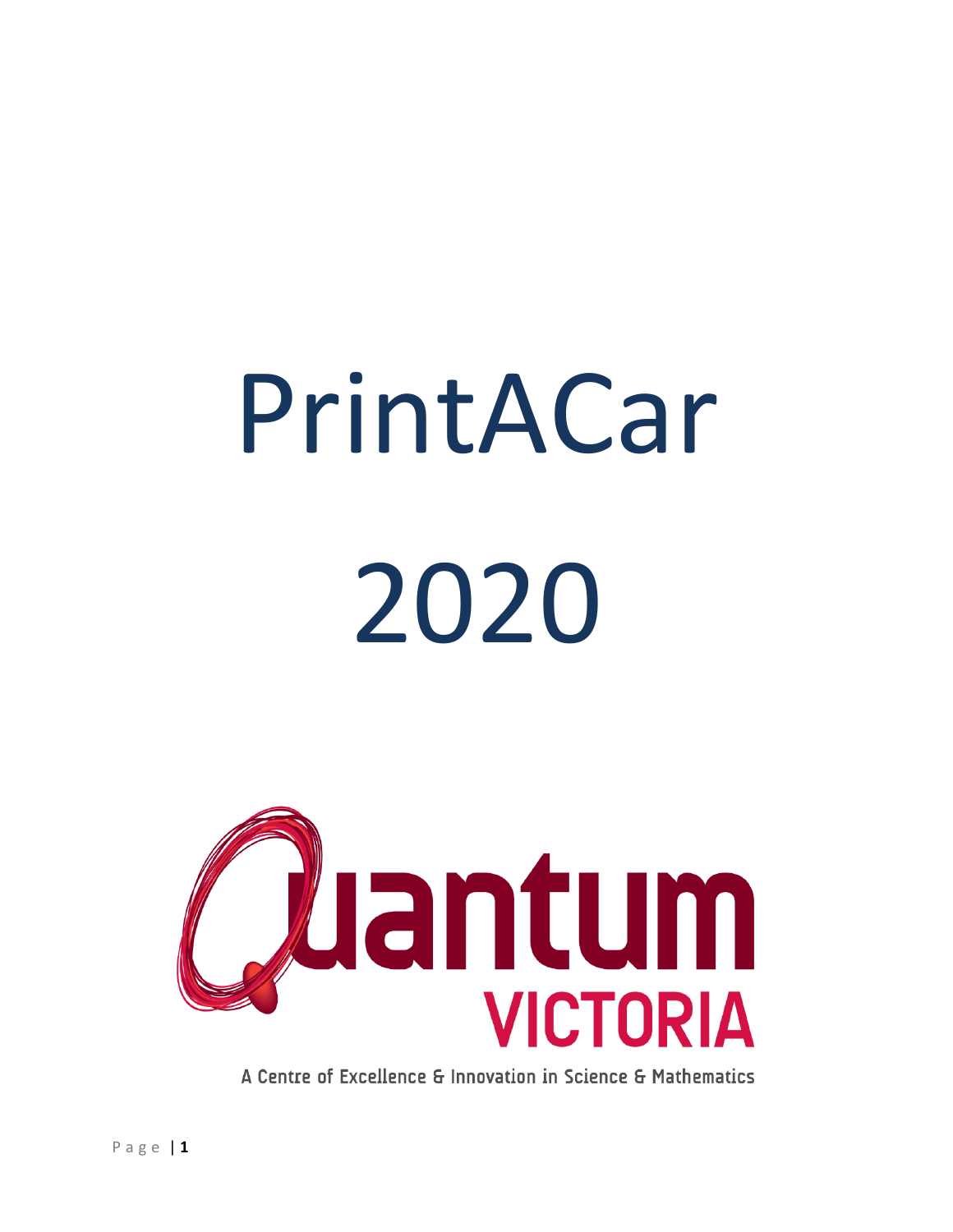# PrintACar

# **Contents**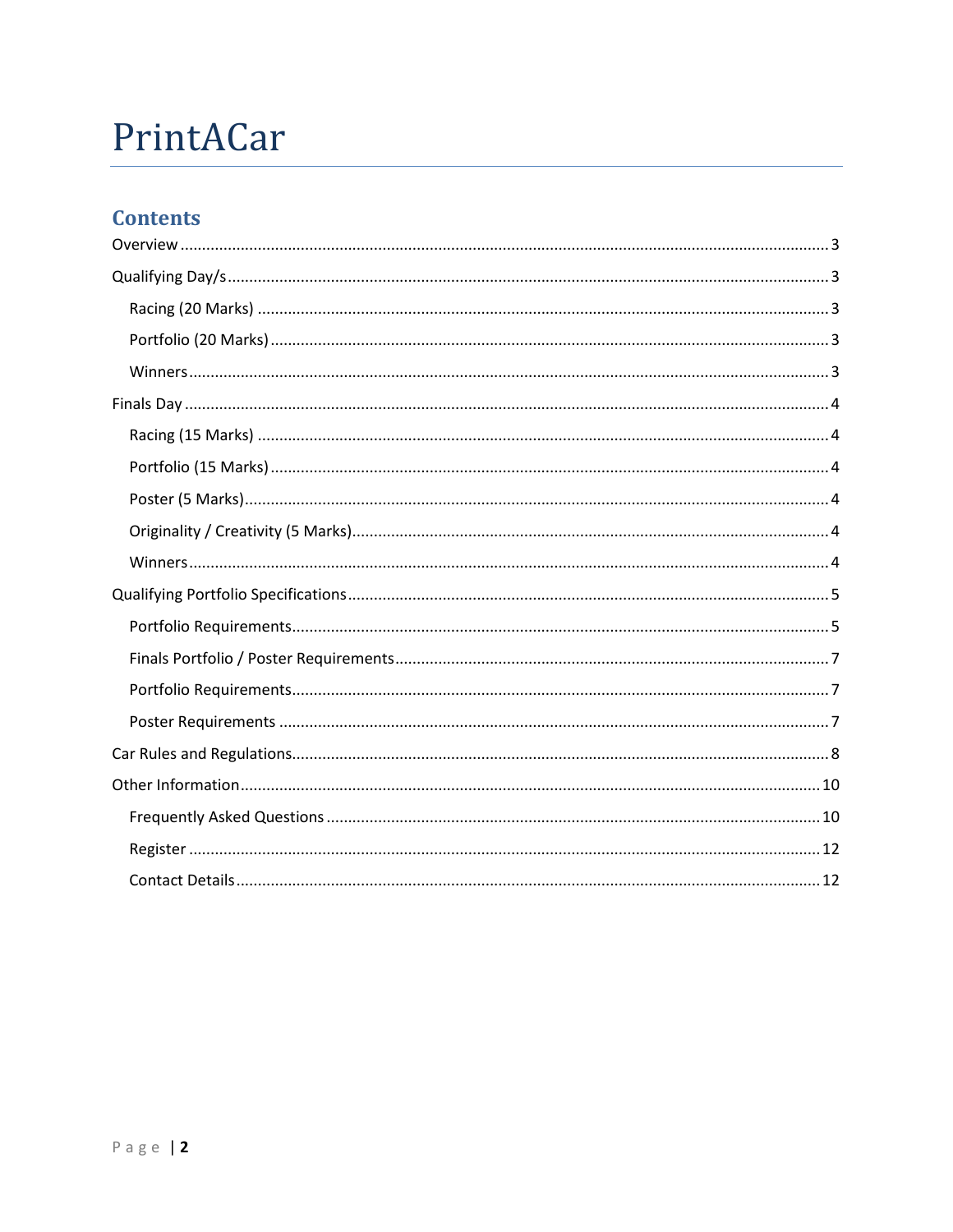#### <span id="page-2-0"></span>**Overview**

The PrintACar challenge engages teams of 2-4 students in the racing of 3D printed cars designed by the students. A school may enter a maximum of 2 teams into the competition from primary year levels (3-6) and 2 teams from secondary year levels  $(7 - 12)$ , with the possibility of an additional team upon written request.

# <span id="page-2-1"></span>**Qualifying Day/s**

Qualifying will take place at Quantum Victoria. Each team must bring 1 car, but may bring up to 2 different cars to race on the day (we highly recommend bringing two different car designs so that they can both be tested on the track).

Teams must produce a portfolio that details their team, the design and printing process as well some of the relevant physics. (Please refer to portfolio specifications, see page 5).

Feedback on how a team performed will be provided at the end of the Qualifying Day.

#### <span id="page-2-2"></span>**Racing (20 Marks)**

Each car will race 3 times and will receive a final time based on their fastest race time (including their reaction time for launching the car) plus any time penalties for breaking car rules.

The fastest final time will receive full racing marks, with each team racing after that point, receiving less marks. Any car that races and completes the race, will still receive marks, however, it will be 1 mark less than the slowest race time. Any car that does not race will not receive any marks.

#### <span id="page-2-3"></span>**Portfolio (20 Marks)**

Teams will be awarded marks for their portfolio based on the inclusion of all the required information, the level of detail of the information and the presentation of the information.

#### <span id="page-2-4"></span>**Winners**

The team with the fastest car (including reaction time and penalties) and the team with the best portfolio will automatically proceed to the finals. Each team will be marked out of 40. The teams with the highest overall scores will be receive entry into the finals.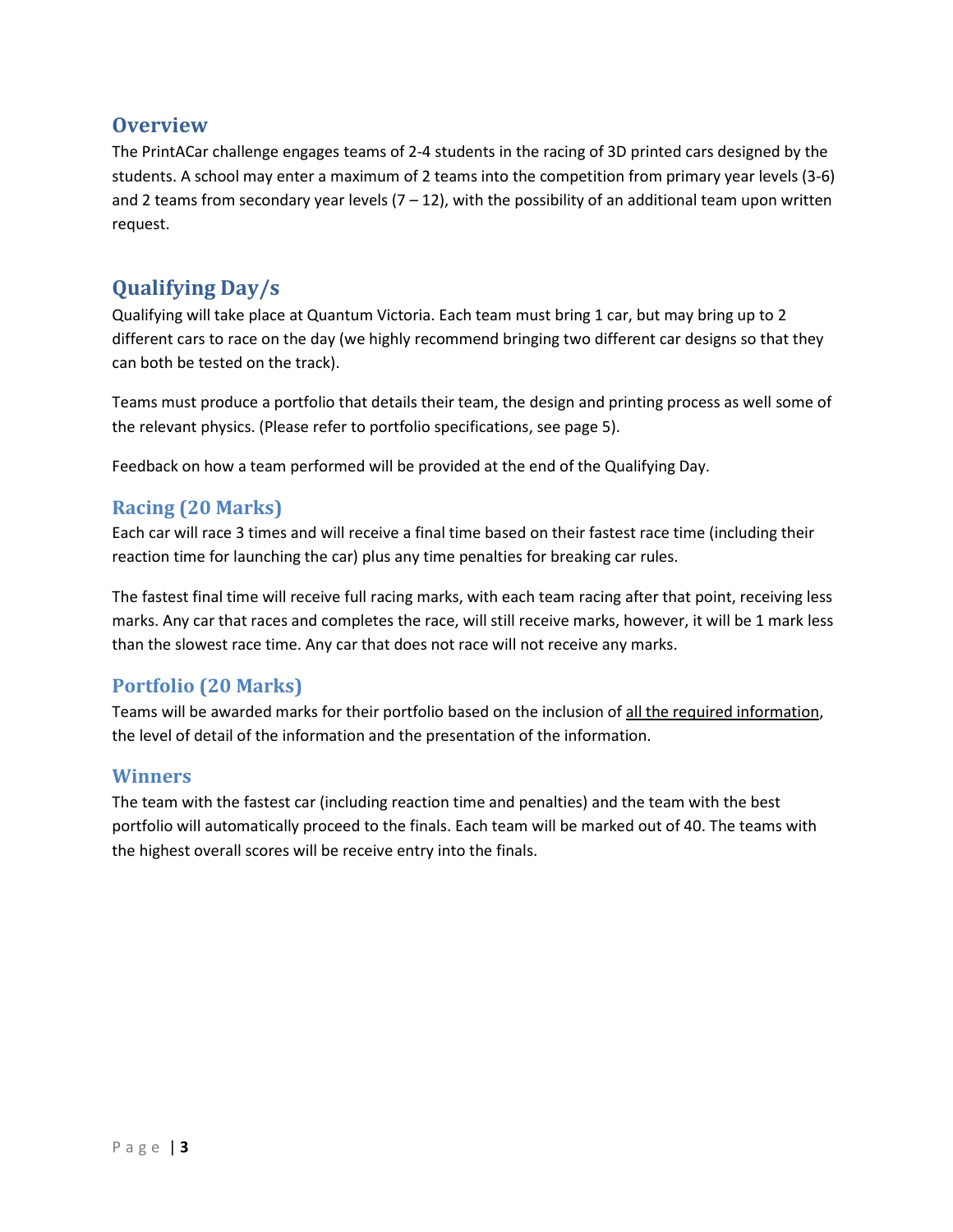#### <span id="page-3-0"></span>**Finals Day**

Each qualifying team must bring **1** car, a portfolio **AND** a poster to be eligible to compete on finals day.

Teams will receive marks for their race times, their portfolio and poster, the originality and creativity of the car.

#### <span id="page-3-1"></span>**Racing (15 Marks)**

Cars will compete in time trials to determine which cars progress to the semi-finals and then to the final. Each car will receive a mark based on their position in the time trials (this is determined by the average race time), with the winning car receiving full race marks.

#### <span id="page-3-2"></span>**Portfolio (15 Marks)**

Teams will be awarded marks for their portfolio based on the inclusion of all the required information, the level of detail of the information, and the presentation of that information.

#### <span id="page-3-3"></span>**Poster (5 Marks)**

Teams will be awarded marks for their poster based on the inclusion of the required information, the level of detail, and the visual presentation of the display.

#### <span id="page-3-4"></span>**Originality / Creativity (5 Marks)**

Teams will be awarded marks based on the originality / creativity of their car design. We encourage teams to submit unique car designs, in particular, teams competing again. This criterion will be judged both on the appearance of the car, and through the process of how the final design was reached, as described in the portfolio.

#### <span id="page-3-5"></span>**Winners**

There will be an **overall Primary** and an **overall Secondary** winner. The team with the highest combined scores for each category, will be the PrintACar Champions. Each winning team will receive a 3D printer for their school and a trophy.

In addition to the overall prizes, the following prizes will be awarded to the winning Primary and Secondary teams:

- Fastest Time Trial Race
- Faster Time Trial Reaction
- Best Portfolio
- Best Poster
- Most Original Car Design

**Please note: As a condition of entry into the PrintACar competition, the prize must be located within a school. Quantum Victoria reserves the right to reclaim the prize should any requirement by compromised. Quantum Victoria's decision is final and no correspondence will be entered into.**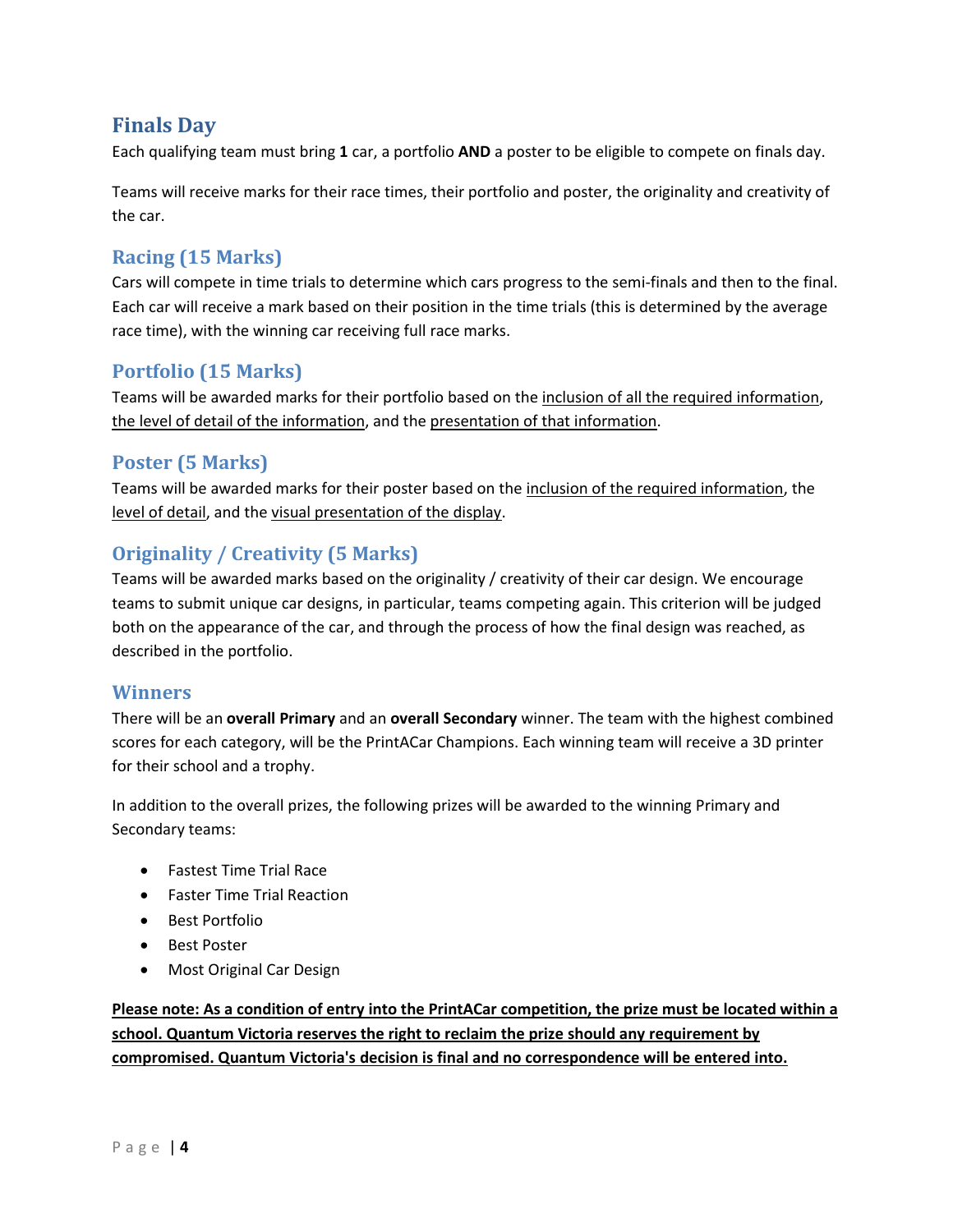# <span id="page-4-0"></span>**Qualifying Portfolio Specifications**

#### <span id="page-4-1"></span>**Portfolio Requirements**

#### **Qualifying Day**

Teams are required to produce a physical portfolio that is **4-8 pages long and A3 in size** with the following information:

- **Team Profile** (1-2 pages)
	- o Name of School
	- o Name of team
	- o Team Logo
	- o Name of team members
	- o Roles of team members
	- o Photos of team members
- **The Design Process and Physics** (including aerodynamics) (2-4 pages)
	- o What 3D modelling software did you use?
	- $\circ$  Where did you draw inspiration for your design from? Explain how these were reflected in your design.
	- o Discuss design features of your car that you think will make it faster in terms of the relevant Physics.
	- o Discuss your wheel design and how this will make your car faster.
	- o Detail the steps involved to get to your final design.
	- $\circ$  What modifications were made as you progressed and why were they made?
	- $\circ$  Include a minimum of 3 images of your car design throughout the 3D modelling process. These images must illustrate (as a minimum) the beginning, middle and the end of the process.
	- o Images of the car from at least 3 angles showing:
		- Exact measurements of the car. These must be in **millimeters**.
		- Different feature measurements of at **least 3 different features**.
		- Features that have changed (these should explicitly be pointed out on the image).
- **The Printing Process** (1-2 pages)
	- o What model printer did you use?
	- o What type of material did you use? Why did you choose this?
	- o What printing software did you use?
	- o What challenges did you have when you printed the car(s)? For example:
		- Print quality challenges.
		- Software challenges.
		- Team dynamics.
	- o Pictures of any prototype cars.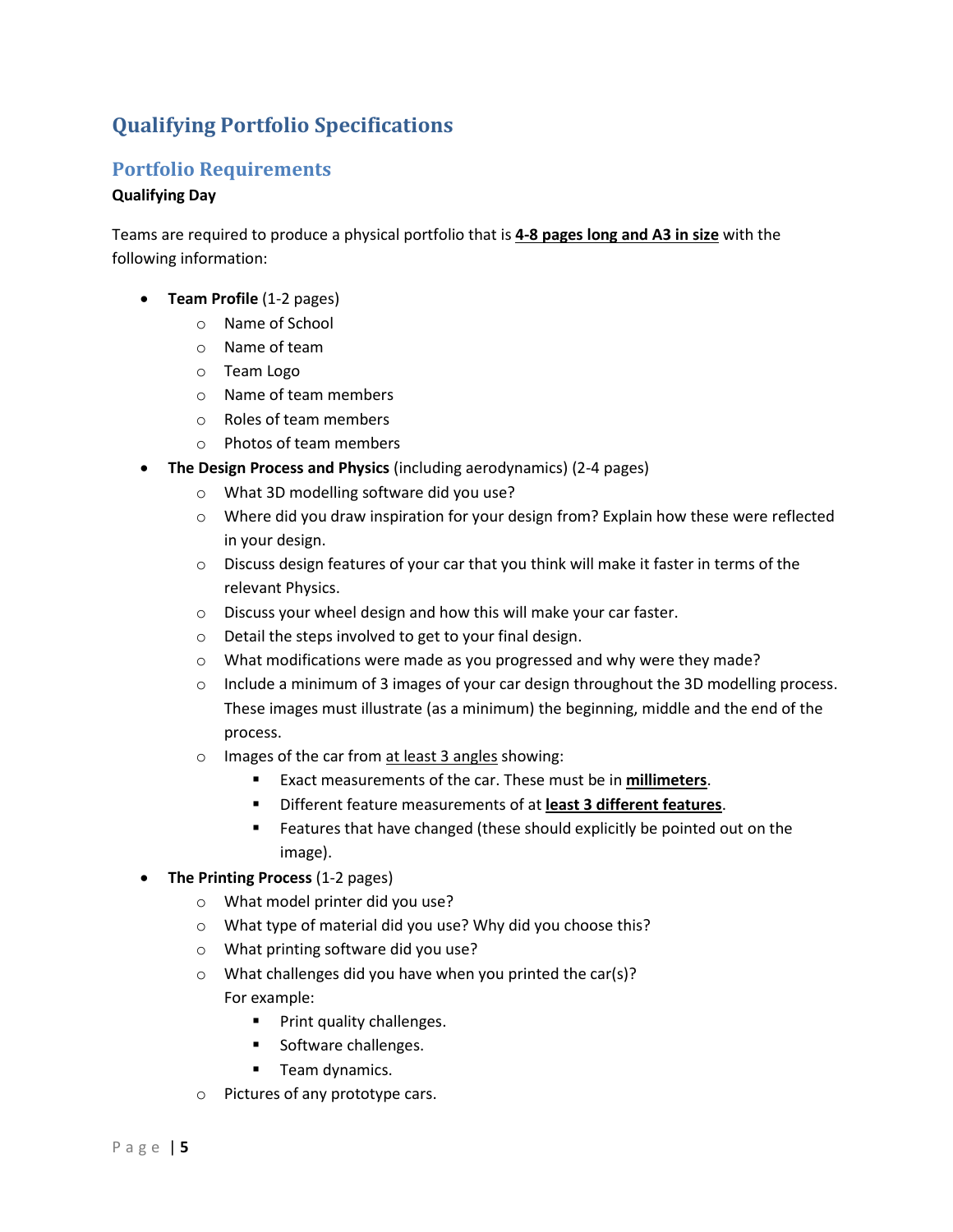- o Pictures of final car(s) straight from the printer **AND** before any finishing.
- Pages exceeding the page limits for each of the above sections **WILL NOT** be marked.
- Portfolios will be marked for both inclusion of all the required elements, the level of detail in responses and the visual presentation of the portfolio.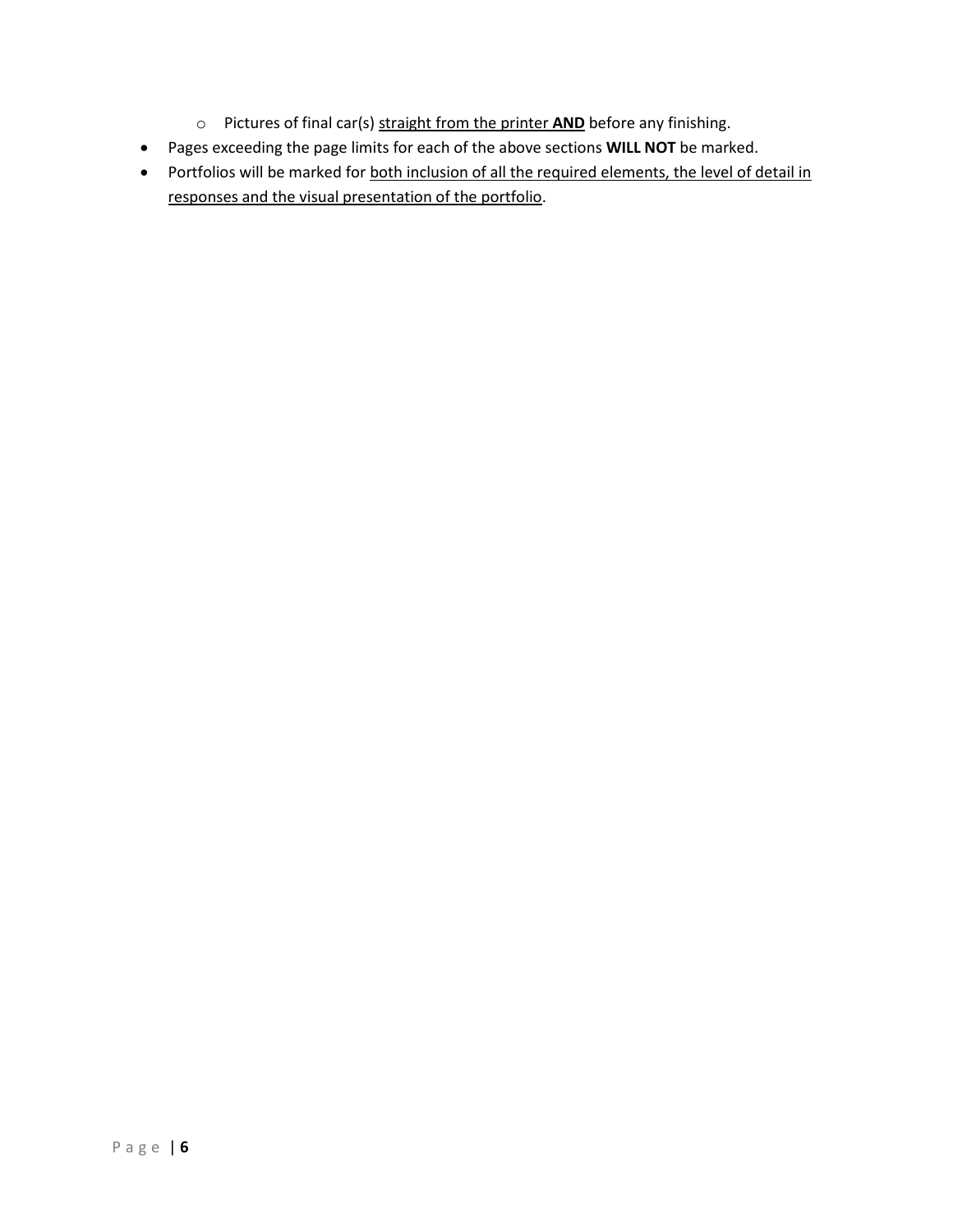#### <span id="page-6-0"></span>**Finals Portfolio / Poster Requirements**

#### **Finals Day**

Teams are required to produce a physical portfolio that is **6-12 pages long, in A3 size AND** a poster of **A2 size**.

#### <span id="page-6-1"></span>**Portfolio Requirements**

The portfolio may add additional information to the Qualifying Day portfolio and must include all the information required on the Qualifying Day (see page 4) as well as following information:

- Changes from Qualifying Day (2-4 pages)
	- o Did you change your car from Qualifying Day?
		- If so, why did you change it and what changes were made?
		- **■** If not, why didn't you change your car?
	- $\circ$  Discuss any finishing you have done to your car and how this will make your car faster
	- o Were you able to improve your print quality since Qualifying Day? If so, how?
	- $\circ$  Pictures of any prototype cars and the final car straight from the printer (before any finishing).
- As before, pages exceeding the page limits for each section (including the Changes from Qualifying Day) **WILL NOT** be marked
- Portfolios will be marked for both inclusion of all the required elements, the level of detail in responses and the visual presentation of the portfolio.

#### <span id="page-6-2"></span>**Poster Requirements**

The **purpose** of your poster is to promote your team and your car.

The A2 poster must include the following information:

- School name
- Year Level(s)
- Name of team
- Team Logo
- Name of team members
- Roles of team members
- Pictures of team members
- Pictures of your car
- Summary of unique / important features of your car
- Inclusion of all the required elements, level of detail in responses and creative flair in the presentation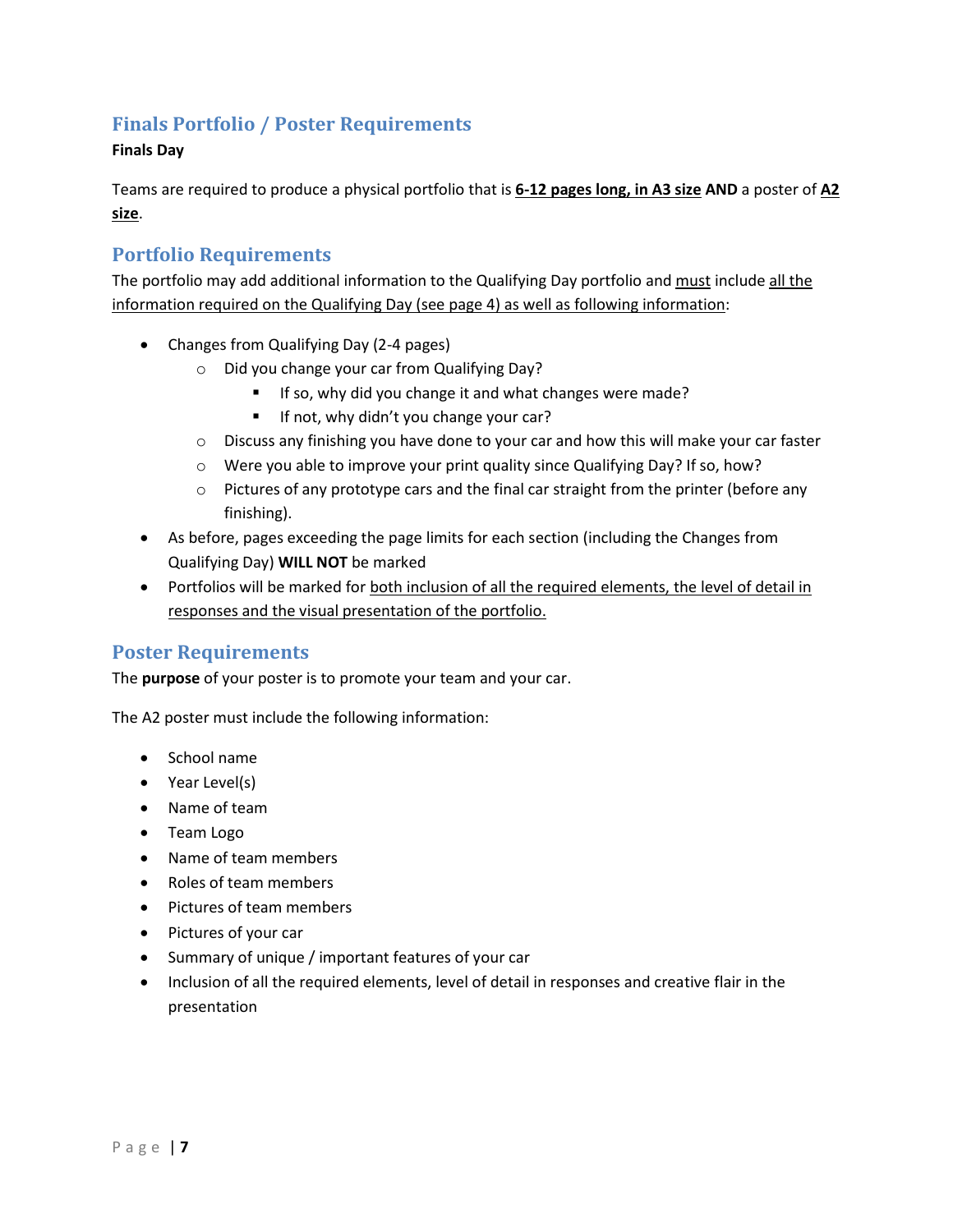# <span id="page-7-0"></span>**Car Rules and Regulations**

**Note: penalties that may result in your car being disqualified are shown in red, all other time penalties are shown in blue.**

1. All components of the car must be manufactured using 3D Fused Deposition Modeling (FDM) printing technology with ABS or PLA filaments. **0.2s time penalty**

#### **EXCEPTIONS**

- a. Axels (We recommend the use of brass rod)
- b. Adhesives (Used to stick wheels to axels or parts of the car together)
- c. Paints, Sealants and Stickers **(FINALS DAY ONLY)** (You may finish your car with paint or sealant for finals ONLY and these **must be dry)**
- 2. The car must have exactly 4 wheels and 2 axles that freely rotate. **0.05s time penalty**
- 3. Assembly and finishing of the car must be done **before** race day. This includes gluing pieces of the car together, attaching of wheels or painting (paint must be dry by race day). **0.5s time penalty**
- 4. The completed car must have a mass of 50g or greater (fully assembled, without the  $CO<sub>2</sub>$ canister) **0.3s time penalty**
- 5. Length of car **MUST** be between 100 mm 200 mm **0.1s time penalty**
- 6. Height of car **MUST** be between 45 mm 75 mm **0.1s time penalty**
- 7. The widest part of the car **MUST** be between 40 mm 75 mm **0.1s time penalty**
- 8. Cars **MUST** have a cylindrical hole for the  $CO<sub>2</sub>$  canister to be inserted in.
	- a. The hole **MUST** run parallel to the ground (once the wheels are attached) and in-line with the center of the car. **0.1 s time penalty**
	- b. The hole **MUST** have:
		- i. A diameter between 19 and 20 mm **0.1 s time penalty**
		- ii. A depth between 50 52 mm **0.1 s time penalty**
		- iii. A minimum wall thickness of 3 mm. **0.1 s time penalty**
	- c. To facilitate launching, the entrance to the CO2 canister hole **MUST**:
		- i. Be the most rear point of the car (no part of the car including wheels should stick out behind the canister entrance point) **0.05 s time penalty**
		- ii. Have its centre between 25mm and 50mm from the ground (fully assembled). **0.05 s time penalty**
- 9. The car will race along a guide wire, therefore eyelets **MUST** be included in your print so that your car can be threaded onto the wire.
	- a. Your car **MUST** have exactly two distinct eyelets. **0.1 s time penalty**
	- b. The eyelets **MUST**:
		- i. Be at least 50 mm apart. **0.05 s time penalty**
		- ii. Be in-line with the center of the car. **0.05 s time penalty**
		- iii. Have a hole between 4 5 mm in diameter. **0.05 s time penalty**
		- iv. Have the center of the hole **no more** than 10mm off the ground when fully assembled (including wheels) **0.05 s time penalty**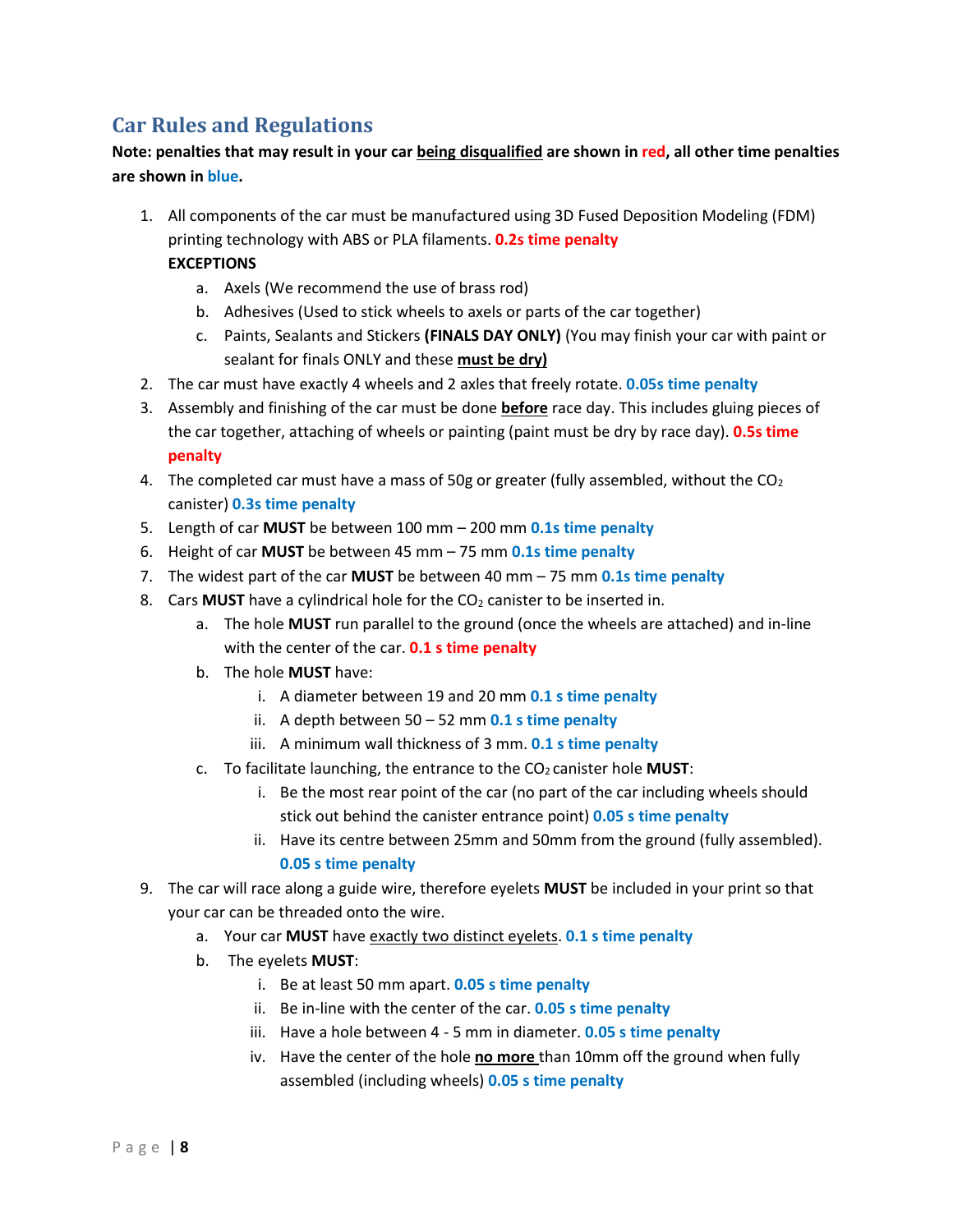- v. Have the depth of the hole (along the direction of the hole) between 5 7 mm. **0.05 s time penalty**
- vi. Have a minimum wall thickness around the hole of 3 mm. **0.05 s time penalty**
- vii. Have a clear path between the eyelet holes and the front and back of the car. **Note: axles must not impede the path of the guide string. 0.3s time penalty**



**The diagram above shows eyelets protruding from the bottom of the car (left) and embedded into the car (right) with a trench to clearly distinguish that there are two present.**



**The diagram above shows the dimension ranges for the eyelets as stated in rule 9.**

**Note: Quantum Victoria has the right to refuse the racing of any car deemed to be unsafe to race or cause damage to the track.**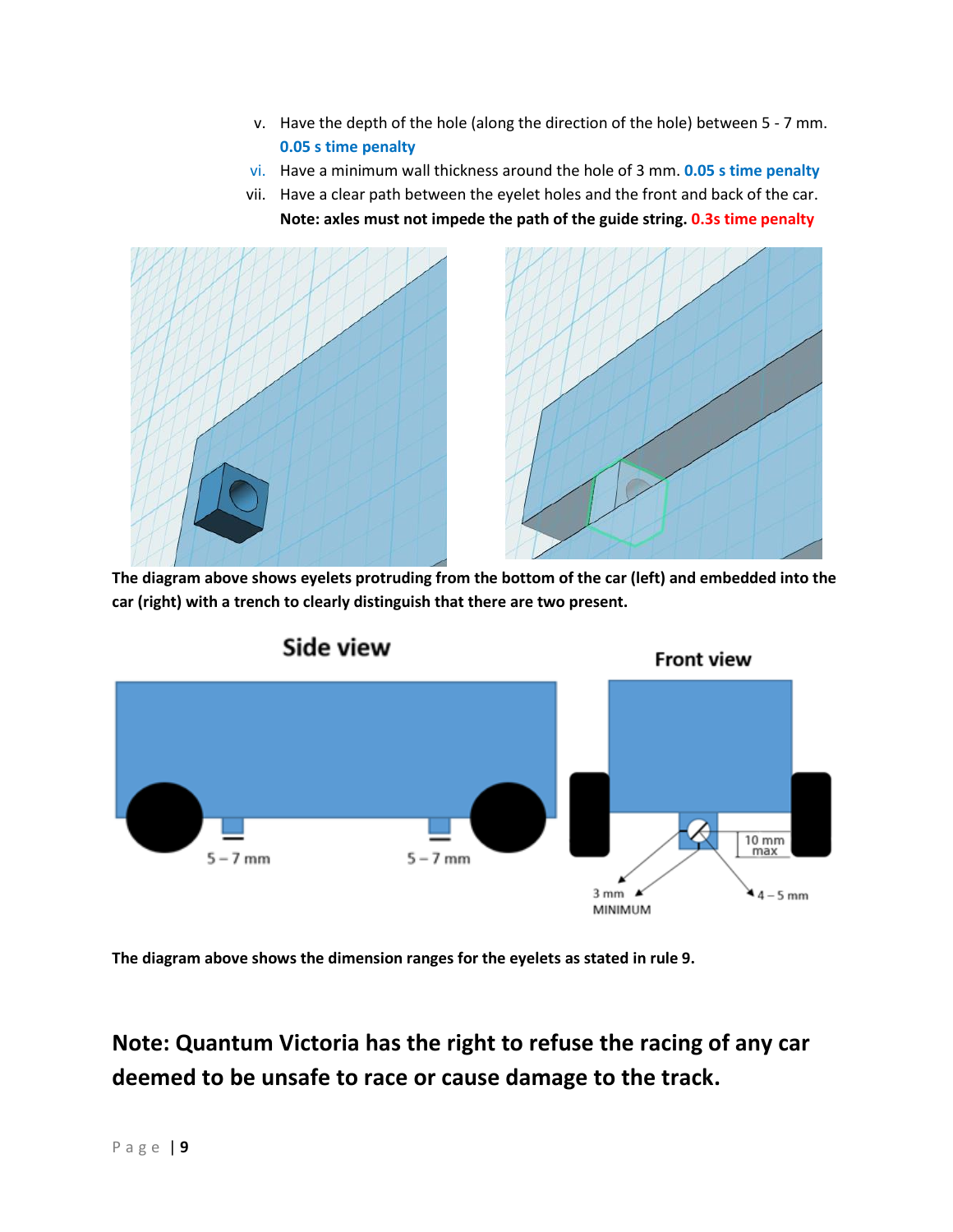## <span id="page-9-0"></span>**Other Information**

#### <span id="page-9-1"></span>**Frequently Asked Questions**

#### **Q. How many axles are we allowed per car?**

A. Two (dual axle car).

#### **Q. Are we allowed to use a lubricant on these axles?**

A. No.

#### **Q. How much teacher input is allowed, if any?**

A. We want teachers to guide their teams. Teachers can discuss and clarify the requirements as listed in '*The Field Guide'* and also teach skills needed to complete the tasks required for the students to compete, **HOWEVER**, students **MUST** design and creating their cars, portfolio and poster themselves. Teachers can familiarise the students with the use of the 3D printer, but the students MUST print their designs themselves.

#### **Q. Does it have to be printed on a specific 3D printer? If so, what type?**

A. Students can use any 3D printer available at their school. Note that **ABS** or **PLA filament MUST** be used.

#### **Q. Do the wheels need to be printed?**

A. **YES,** all parts of the car **MUST** be manufactured with a 3D printer except for the exceptions listed in rule 1 of the **Car Rules and Regulations** (see page 7).

#### **Q. Do we have to use our school printer to print our car?**

A. The PrintACar Challenge has been designed to create an opportunity for schools to engage students in the disciplines of **Science, Technology, Engineering and Mathematics (STEM)** and for schools to use their printers with their students to help spark ideas for future projects. If you **DO NOT** have access to a printer or your printer is **unable** to print anything of reasonable quality, you **MUST** notify us before proceeding.

#### **Q. What are the tolerances for printed shapes?**

A. Tolerances will vary depending on your printer and materials used. Some trial and error might be needed. You can initially allow for up to 1mm variance in your printed objects. However, judging **WILL NOT** take tolerances into account.

#### **Q. How does the car launch?**

A. A  $CO<sub>2</sub>$  canister is inserted into the hole at the back of the car. A launch pod is placed at the back of the car, the  $CO<sub>2</sub>$  canister is placed inside the launch pod and then a firing pin is triggered to puncture the  $CO<sub>2</sub>$ canister.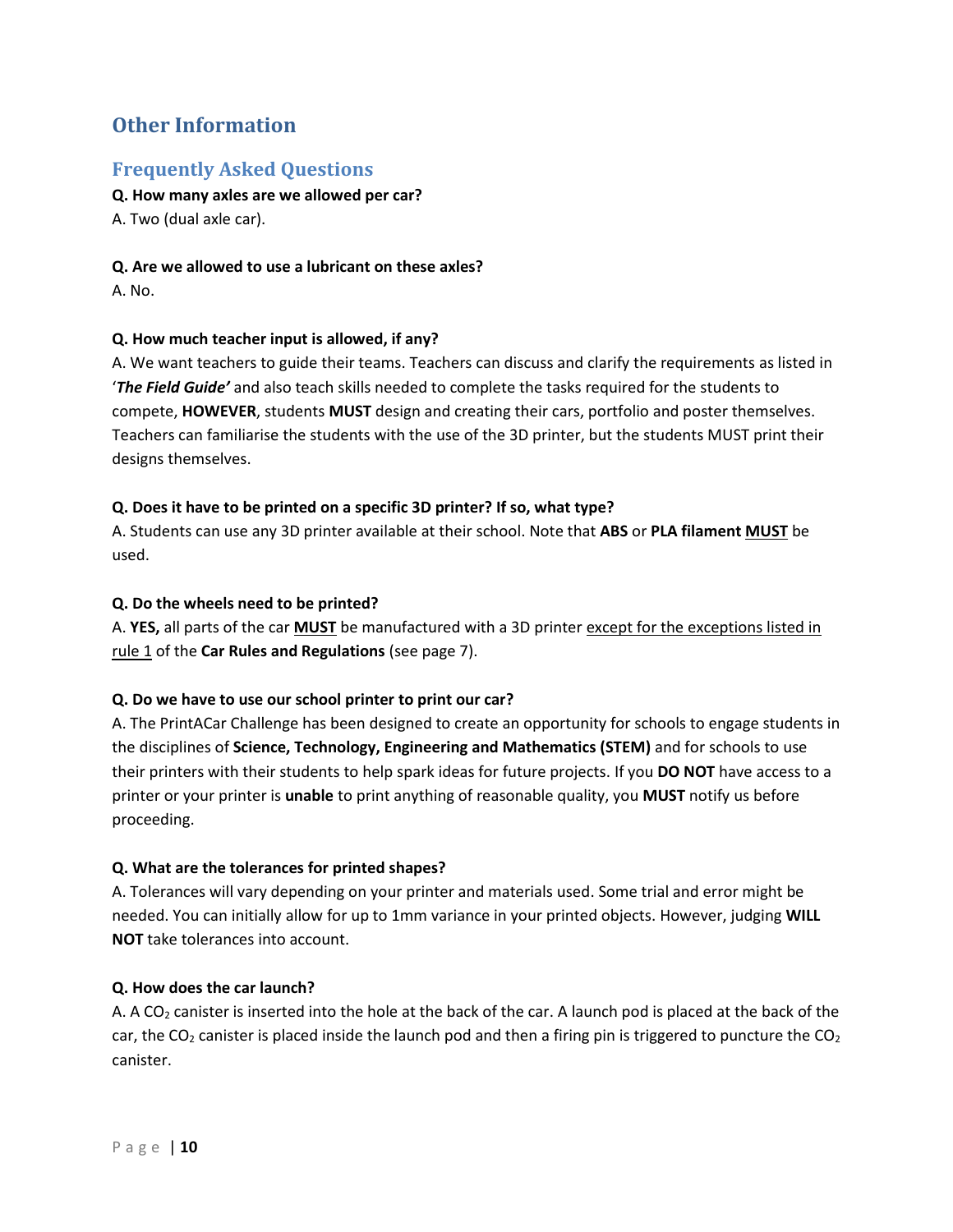#### **Q. Does the portfolio / poster need to be printed or can it be hand written?**

A. Portfolios and posters can be either printed or handwritten, however the neatness and appearance of both will be taken into consideration when marked.